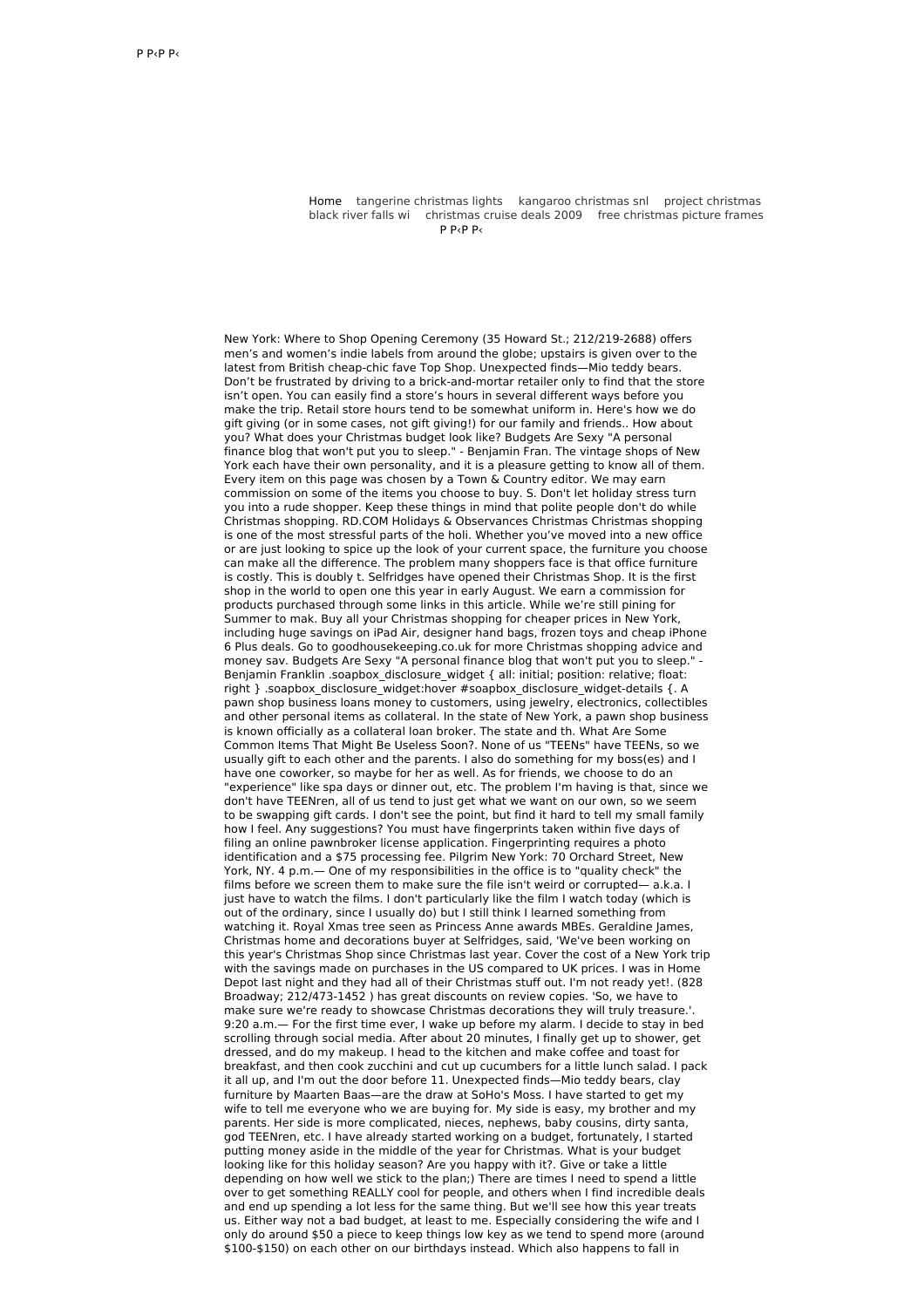December;) It's one crazy gift giving month, that's for sure. For those swapping gift cards or for people who want to get out of Everyone buying gifts. I suggest a gift swap. Either drawing names or doing it "yankee gift swap" style. And make it a dollar limit and/or theme this is actually a fun way to do it and it's more of a game than getting something you need. My cousins and I did this one year to stop my aunts from all trying to buy us stuff we didn't need. They couldn't afford it, they were all generic gifts, some of us had to haul all those candles and things home, and we were doing ok for ourselves so it was silly. We said no one buys for each other—instead, here is what we are doing. It was open to whoever wanted to participate, and if you didn't, that was fine too. It took the pressure off. after awhile, we stopped doing that too but it served its purpose of weaning people off of that gift rollercoaster. Oh no, this isn't very punny, now is it?. 1:40 p.m.— Lunchtime. I head out to the garden and eat while listening to my book. I check my email and remember I get paid today! My paycheck is always less than I expect because of taxes, but money is money. (35 Howard St.; 212/219-2688 ) offers men's and women's indie labels from around the globe; upstairs is given over to the latest from British cheap-chic fave Top Shop. We are no longer supporting IE (Internet Explorer) as we strive to provide site experiences for browsers that support new web standards and security practices. We recommend our users to update the browser. I like it. And you usually get some pretty wild and funny ones in there too from the jokesters to liven it up a bit;). My life in money: Louise Hill, founder of GoHenry. Sarah is the Freelance Fashion Assistant at Town & Country, where she helps out with all things fashion and accessories for both print and digital. New York has numerous discount furniture stores. A short list of these includes: The 8 Best Places To Drink Champagne In New York City. 6:20 p.m.— On a quick break, I eat popcorn from our snack selection and check my email. My boss at my internship wants me to upload the photos from the event last night, and I let him know I'll do it before Monday. Besides its exemplary collection of German and Austrian fine and decorative art, the Neue Galerie. Join T+L Club this link opens in a new tab. Along with 18 miles of new and used books, The Strand. Ouch, haha. I take it at least it's not an annual tradition? Hosting there?:). Tucked away in Greenwich Village sits a true gem of a vintage shop. Founded by Rosemary Wettenhall in 2007, Madame Matovu Vintage houses an eclectic mix of clothing, accessories, and antiques based on Wettenhall's Ugandan heritage and her extensive world travels. The displays are exuberant and always changing, and the collection is beautiful. This winter, you won't have to choose between roller skating and ice skating—you can do both at Industry City. Industry City is opening its ice rink by Volvo Car USA at the end of Thanksgiving week on November 27 and the beloved Dreamland Roller Rink by Lola Star in December. RECOMMENDED: The best places to go ice-skating in NYC "Here at IC, we, fortunately, have the gift of space in a city that so often finds it sparse," said Jim Somoza, Director of Development at Industry City. "We wanted to make sure we used that space in a tactful manner, while also incorporating our diverse tenant base when so many need outlets to create memories and experiences. The addition of both rinks, we hope, will offer New Yorkers not only something to look forward to these days but something to remember for years to come." This year, Industry City's ice rink in Courtyard 5/6 will be open during the winter season every Thursday-Sunday until March 1. (It will also be larger than last year's rink!) And when you're not skating on the heated outdoor rink, decorated with tons of holiday décor, you can grab a cup of hot chocolate from Frying Pan Brooklyn next door. You can skate during the following hours: When themed socks and evergreen-scented candles just aren't cutting it for gifts this holiday season, an experience you can only have in New York City is key to a memorable gift exchange. Giving an experience is more personalized and fulfilling and caters to your loved ones' interests. Book a tour that offer behindthe-scenes access to the top New York attractions for your history buff dad or snag tickets to the new Fotografiska museum for your art-loving bestie. Better yet: join them and share the experience together! And if you really can't resist wrapping something up, you can always pick up a few stocking stuffers. RECOMMENDED: See the full holiday gift guide 2020. You can go both ice and roller skating at Industry City this year. There's something really special about the Dyker Heights Christmas lights during the holiday. Every December, it's brimming with eager New Yorkers, vibrant fairy lights, and a host of live performances! Epic experience gifts in NYC for adventurous people. Bloomingdales' theme changes each year, but often has some interactive element that is fun for TEENs. Dyker Heights Christmas Lights 2021: All Your Questions Answered!. Cruises The 3 Absolute Best Christmas Cruises in 2021 Are you looking for the best Christmas Cruises in New York? Then you've come to. Santaland is open between late November (just after Thanksgiving) and December 24. Christmas in New York is a very special time in the city and arguably the most wonderful time of the year. When being in New York during Christmas you will see Christmas decorations and Christmas Lights all over the city and there's the famous New York Christmas Tree at Rockefeller Center which attracts masses of visitors daily. And don't forget to visit the Christmas Villages, Dyker Heights and the Ice Rinks! Location: 5th Avenue between 49 th and 50 th Street. It can be overwhelming, though. You may be thinking about taking a New York Christmas trip, but aren't quite sure how to spend Christmas in New York or exactly what to do in New York during Christmas. Read on to discover the best ways to spend Christmas in NYC. Please note this post may contain affiliate links, which means we may receive a commission, at zero cost to you, if you make a purchase through a link. Please see our full Disclosure for more information. If you have any questions, please let me know. Circle Line 2021 Christmas Eve Dinner Cruise (7pm-9:30pm)– This family-friendly cruises offers a buffet dinner, standard open bar, beer and wine, while an onboard DJ plays favorite holiday hits all night. There's no better place to enjoy Christmas Eve than a spectacular view of the most beautiful city in the world, painted in holiday colors. Get your tickets today! Seats are limited. of New York City Christmas in NYC 2021. All the twinkling holiday lights you can catch at NYC parks this year. Guide to all the best New York Christmas time holiday markets. Fancy techniques aside, the best cocoas are comforting—there's a reason why hot chocolate is one of the defining flavors of TEENhood. RECOMMENDED: Full guide to best restaurants in NYC. Many New York City Tourist Attractions are open 365 days per year, although some with limited hours.